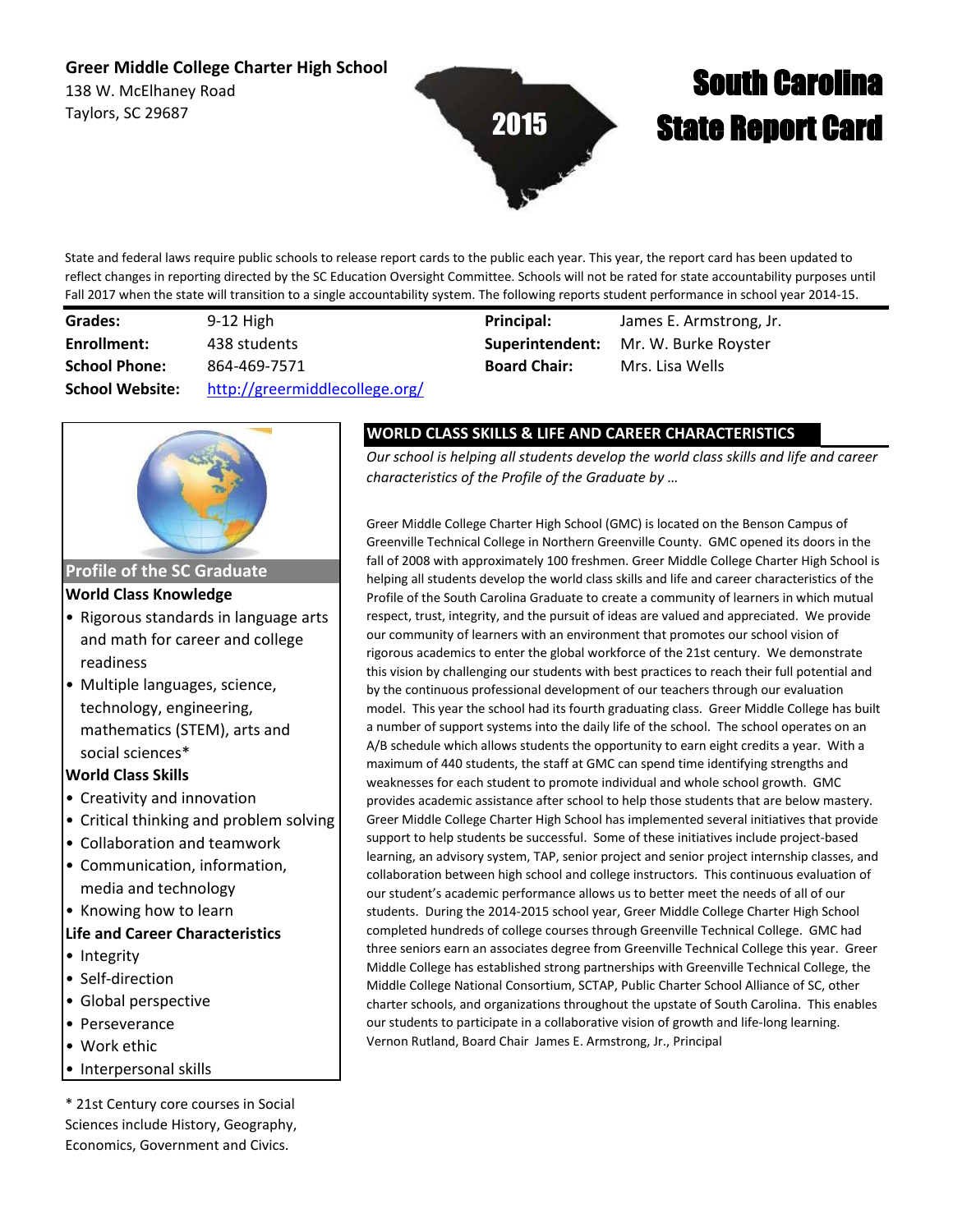#### **KNOWLEDGE**



**The ACT**, a college readiness assessment, was given to every South Carolina 11th grader in 2015 with the exception of those eligible for alternate assessments. The ACT scores range from 0 to 36. The district and state averages are included for comparison. State averages for ACT data are based on regular public schools and do not include private schools in the state.

| Percent of Students Meeting ACT College-Ready Benchmarks, 2015                                                                                                |      |      |      |                |
|---------------------------------------------------------------------------------------------------------------------------------------------------------------|------|------|------|----------------|
| <b>English Benchmark</b><br><b>Math</b> Benchmark<br><b>Reading Benchmark</b><br><b>Science Benchmark</b><br>Score: 18<br>Score: 22<br>Score: 22<br>Score: 23 |      |      |      | All 4 Subjects |
| 80.2                                                                                                                                                          | 40.6 | 51.9 | 35.8 | 24.5           |

ACT benchmarks are scores on the ACT subject-area tests that represent the level of achievement required for students to have a 50% chance of obtaining a B or higher or about a 75% chance of obtaining a C or higher in corresponding credit-bearing first-year college courses.



ACT WorkKeys is a job skills assessment system measuring "real world" skills that employers believe are critical in the workplace. The assessment is given to every South Carolina 11th grader with the exception of those eligible for alternative assessments. The assessment consists of three subtests: Applied Mathematics, Reading for Information, and Locating Information. Students can earn certificates at the Platinum, Gold, Silver, and Bronze level on WorkKeys assessments.

The ACT is a registered trademark of ACT, Inc.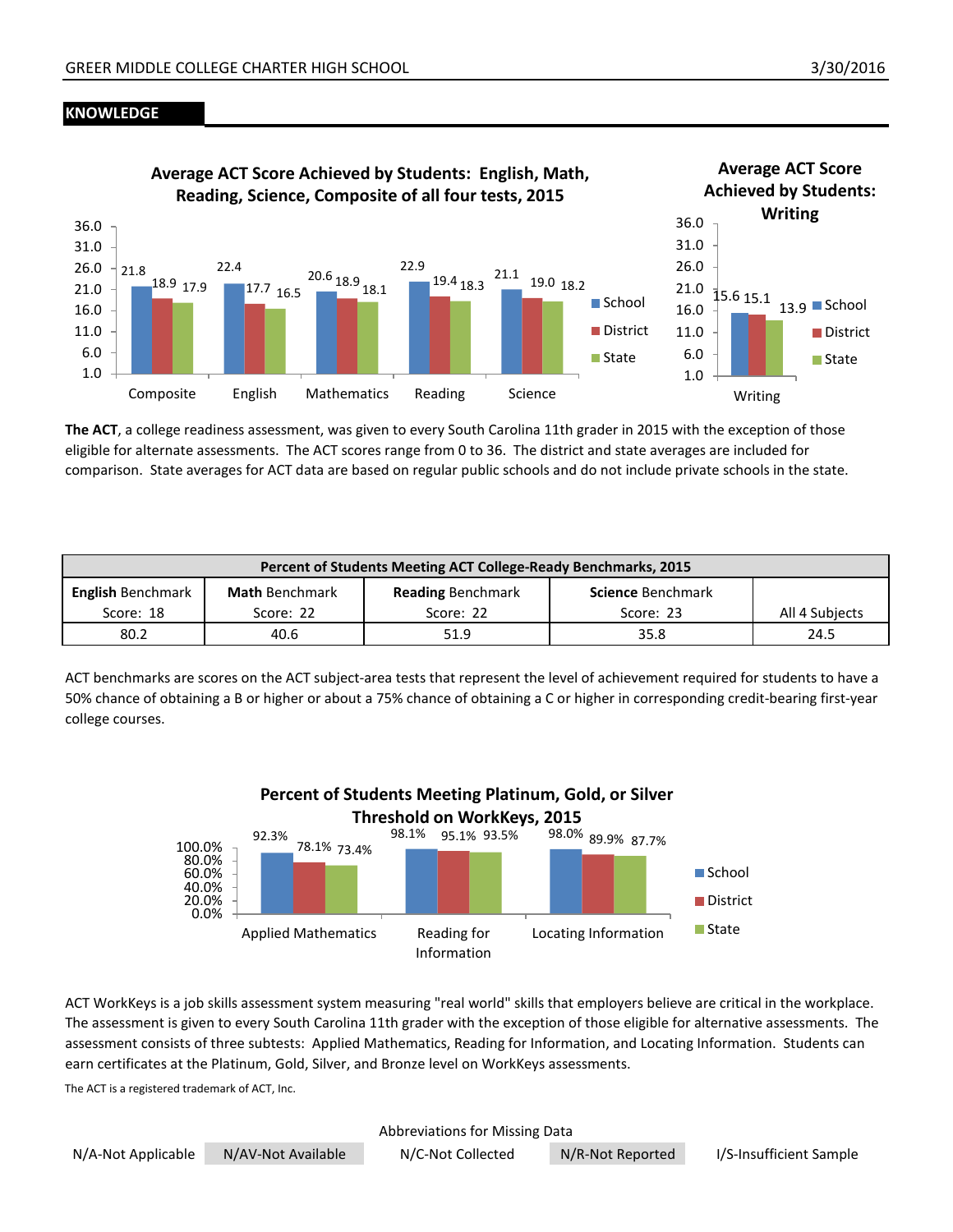#### **KNOWLEDGE**

| <b>SAT Performance</b>       |                      |                    |                        |                   |  |
|------------------------------|----------------------|--------------------|------------------------|-------------------|--|
| <b>Percent of Students I</b> | Average Critical     |                    | <b>Average Writing</b> | Average Composite |  |
| Tested                       | <b>Reading Score</b> | Average Math Score | Score                  | Score             |  |
| 81.7                         | 539                  | 500                | 515                    | 1553              |  |

The highest composite score on the SAT is a 2400. For each of the three sections of the test, the highest score is 800.

| <b>End of Course Tests</b>                      |                   |                                   |              |
|-------------------------------------------------|-------------------|-----------------------------------|--------------|
|                                                 |                   | <b>High Schools with Students</b> |              |
| Percent of tests with scores of 70 or above on: | <b>Our School</b> | <b>Like Ours</b>                  | <b>State</b> |
| Algebra 1/Math for the Technologies 2           | 93.5              | 90.0                              | 85.7         |
| English 1                                       | 94.2              | 82.8                              | 75.1         |
| Biology 1                                       | 94.5              | 89.9                              | 77.8         |
| US History and the Constitution                 | 83.1              | 84.9                              | 69.1         |
| <b>All Subjects</b>                             | 92.0              | 87.3                              | 77.3         |

High Schools with Students Like Ours are high schools with poverty indices of no more than 5% above or below the index for the school.

### **OUTCOMES**

| <b>State Graduation Rate</b>         |      |  |
|--------------------------------------|------|--|
| <b>Four-Year</b><br><b>Five-Year</b> |      |  |
| 80 3                                 | 82 O |  |

| <b>School Four-Year Cohort Graduation Rate</b> |  |  |  |  |
|------------------------------------------------|--|--|--|--|
| 2015<br>2013<br>2014<br>2012                   |  |  |  |  |
| 96.9<br>92.4<br>95<br>97.4                     |  |  |  |  |

| School Five-Year Cohort Graduation Rate |                |      |     |  |  |
|-----------------------------------------|----------------|------|-----|--|--|
| 2013<br>2015<br>2014<br>2012            |                |      |     |  |  |
| -98.,                                   | 96. $\epsilon$ | 98.6 | J.U |  |  |

| Percentage of Seniors Eligible for LIFE Scholarship  |      |      |  |  |
|------------------------------------------------------|------|------|--|--|
| <b>District</b><br><b>Our School</b><br><b>State</b> |      |      |  |  |
| 97.8                                                 | 39.0 | 42.2 |  |  |

| Percentage of Students from 2014 Graduating Class Enrolled in a two- or four-year college or technical |  |  |  |  |
|--------------------------------------------------------------------------------------------------------|--|--|--|--|
| college pursuing an associates degree, certificate, or diploma in Fall 2014                            |  |  |  |  |
| <b>District</b><br><b>Our School</b><br><b>State</b>                                                   |  |  |  |  |
| 89.6<br>79.2<br>70.3                                                                                   |  |  |  |  |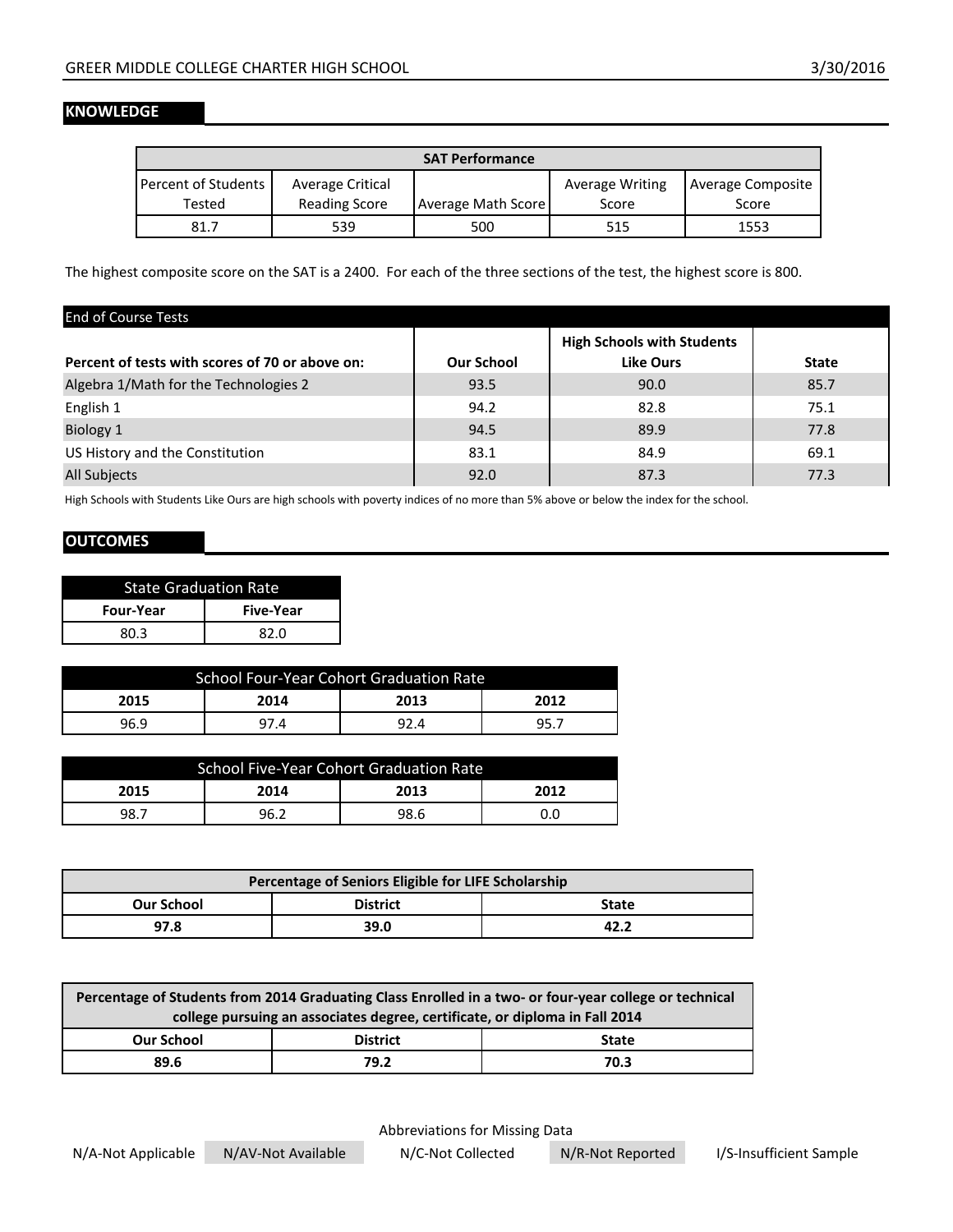# **OPPORTUNITIES**

#### **For students to meet the profile of the SC Graduate**

|                                                                                 | Our School | Change from      | High Schools with  |
|---------------------------------------------------------------------------------|------------|------------------|--------------------|
|                                                                                 |            | Last Year        | students like ours |
| Students ( $n = 438$ )                                                          |            |                  |                    |
| Percent of students participating in Medicaid, SNAP, or TANF;                   | 31.0       | Down from 31.4%  | N/A                |
| homeless, foster, or migrant students (poverty index)                           |            |                  |                    |
| <b>Attendance Rate</b>                                                          | 97.5       | Up from 97.4%    | 95.5               |
| With disabilities                                                               | 6.3        | Down from 6.8%   | 7.8                |
| Out of school suspensions or expulsions for violent and/or<br>criminal offenses | 0.2        | Down from 0.5%   | 1.3                |
| Percentage of students served by gifted and talented programs                   | 24.5       | Up from 17.6%    | 32.4               |
| Enrolled in AP/IB programs                                                      | 0.0        | No change        | 43.1               |
| Successful in AP/IB programs                                                    | N/A        | N/A              | 72.1               |
| Career/tech students in co-curricular organizations                             | 0.0        | No change        | 1.6                |
| Enrollment in career/technology courses                                         | 398        | Up from 193      | 1531               |
| Students participating in work-based experiences                                | 0.0        | No change        | 3.1                |
| Number of seniors who have completed FAFSA forms                                | 60         | N/A              | 204                |
| Percentage of seniors completing college applications                           | N/A        | N/A              | 79.7               |
| Number of students in dual enrollment courses                                   | 215        | N/A              | 104                |
| Success rate of students in dual enrollment courses                             | 100.0      | N/A              | 98.9               |
| Annual dropout rate                                                             | 0.0        | No change        | 1.3                |
| Dropout recovery rate                                                           | N/A        | N/A              | 3.4                |
| Percentage of students retained                                                 | 0.0        | Down from 0.3%   | 2.2                |
| Teachers ( $n = 22$ )                                                           |            |                  |                    |
| Percentage of teachers with advanced degrees                                    | 68.2       | Up from 65.2%    | 67.6               |
| Percentage of teachers on continuing contract                                   | 81.8       | Up from 47.8%    | 84.4               |
| Teachers returning from previous year                                           | 90.9       | Up from 89.6%    | 90.7               |
| Teacher attendance rate                                                         | 95.9       | Down from 97.3%  | 95.8               |
| Average teacher salary*                                                         | \$47,964   | Up 6.1%          | \$51,450           |
| Professional development days / teacher                                         | 8.2 days   | Up from 6.8 days | $10.9$ days        |
| Percentage of classes not taught by highly qualified teachers                   | 4.3        | Up from 1.0%     | 0.6                |
| Percentage of teacher vacancies for more than 9 weeks                           | 0.0        | N/A              | 0.7                |

#### **Evaluations by Teachers, Students, and Parents**

| Evaluations by Teachers, Students and Parents          |                 |           |          |
|--------------------------------------------------------|-----------------|-----------|----------|
|                                                        | <b>Teachers</b> | Students* | Parents* |
| Number of surveys returned                             | 24              | 74        | 41       |
| Percent satisfied with learning environment            | 95.9            | 94.6      | 92.6     |
| Percent satisfied with social and physical environment | 100.0           | 91.8      | 82.5     |
| Percent satisfied with school-home relations           | 100.0           | 94.4      | 85.4     |

\* Only students in grade 11 and their parents were included.

Abbreviations for Missing Data